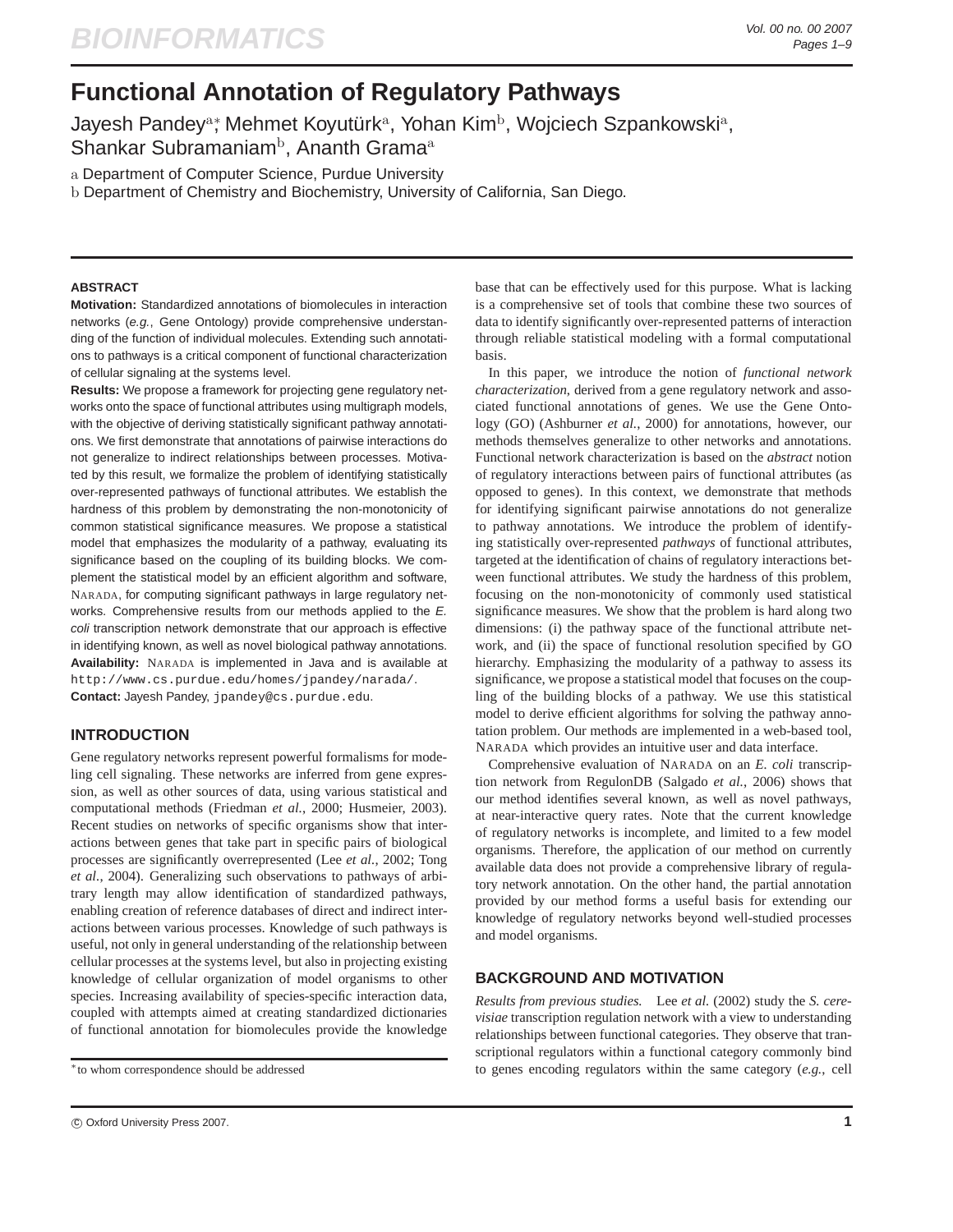

**Fig. 1.** Pairwise assessment of regulatory interactions between functional attributes may result in identification of non-existent patterns. Two regulatory networks are shown in (a) and (b). The nodes are labeled by corresponding genes and each gene is tagged with a set of functional attributes. The network of functional attributes resulting from both networks, considering only pairwise interactions, is shown in (c).

cycle, metabolism, environmental response). They also report that many transcriptional regulators within a functional category bind to transcriptional regulators that play key roles in the control of other cellular processes. For example, cell cycle activators are observed to bind to genes that are responsible for regulation of metabolism, environmental response, development, and protein biosynthesis. Tong *et al.* (2004) identify putative genetic interactions in yeast via synthetic genetic array (SGA) analysis and investigate the functional relevance of their results in the context of GO annotations. They construct a network of GO terms by inserting an edge between any pair of terms that are *bridged* by a significant number of interacting gene pairs. Here, two GO terms are said to be bridged by an interaction if one of the interacting genes is associated with one of the terms, and the other gene with the second term, but neither is associated with both terms. They show that the resulting network is clustered according to underlying biological processes, while some biological processes buffer one another. For example, microtubule-based functions buffer both actin-based and DNA synthesis or repair functions, suggesting coordination of these functions through interaction of various genes.

*Approach.* Establishing functional relationships from gene interactions is essential to understanding functional organization of a cell. Current investigations are limited to case-specific studies that generally focus on validation or evaluation of results through simple statistical analyses – yet they provide significant insights (Lee *et al.*, 2002; Tong *et al.*, 2004; Gamalielsson *et al.*, 2006). Computational tools that are based on sophisticated abstractions and customized statistical models are likely to yield novel insights. The basic approach for integrating existing knowledge of gene networks and functional annotations is to project the network in the *gene space* onto the *functional attribute space* through mapping of genes to attributes as specified by the annotation. A simple method for achieving this annotates each gene with its function and identifies overrepresented interacting annotations. This method yields interesting insights, as illustrated by Tong *et al.* (2004) in the context of synthetic genetic arrays. This model, however, does not generalize beyond pairwise interactions since each interaction between a pair of functional attributes is within a specific context (a different pair of genes) in the network, as illustrated by the following example.



**Fig. 2.** (a) A sample gene regulatory network and the functional annotation of the genes in this network. Each node represents a unique gene and is tagged by the set of functional attributes attached to that gene. Activator interactions are shown by regular arrows, repressor interactions are shown by dashed arrows. (b) Functional attribute network derived from the gene regulatory network in (a). In this multigraph, nodes (functional attributes) are represented by squares and ports (genes) are represented by dark circles.

*Motivating example.* Two regulatory pathways are shown in Figure 1 – each node is identified by its corresponding gene  $(q_i)$ and tagged by the functional attribute  $(T_i)$  associated with the gene. In Figure 1(a), genes  $g_1$ ,  $g_2$ , and  $g_3$  indirectly regulate genes  $g_5$ ,  $g_6$ , and  $g_7$  through gene  $g_4$ . In Figure 1(b), the network is isolated and there is no indirect regulation. Now assume the network of functional attributes derived from the simple method described above, separately for each gene network. For both networks, since all genes associated with functional attribute  $T_1$  regulate a gene with  $T_2$ , one may conclude that  $T_1$  regulating  $T_2$  is significant. A similar conclusion follows for the regulatory effect of  $T_2$  on  $T_3$ . If only pairwise interactions are considered, we derive the same network of functional attributes from both genetic networks (Figure 1(c)). This network clearly suggests that functional attribute  $T_1$  indirectly regulates  $T_3$  through  $T_2$ . This is indeed a correct observation for the network in Figure 1(a). However, this is not true for the network in Figure 1(b).

To address this problem, we develop a formal framework for projecting a gene network on to a network of functional attributes, using *multigraph* models that accurately capture the context in which an interaction occurs. Through this framework, we generalize pairwise interactions between functional attributes to the identification of regulatory pathways of functional attributes.

## **METHODS**

We now describe the biological, statistical, and computational formalisms that underly our methods.

#### **Formal Model for Functional Attribute Networks**

A *gene regulatory network* is modeled by a labeled directed graph  $G(V_G, E_G, M_G)$ . In this network, nodes  $g_i \in V_G$  represent genes. Directed edge  $g_i g_j \in E_G$ , where  $g_i, g_j \in V_G$ , represents a regulatory interaction between genes  $g_i$  and  $g_j$ .  $M_G : E_G \to \{+, -, \pm\}$ specifies a labeling of edges that represents the mode of regulation: activation  $(+)$ , repression  $(-)$ , or dual regulation  $(\pm)$ . A sample gene regulatory network is shown in Figure 2. In our discussion, for the sake of simplicity, we omit the mode of regulation and treat all interactions as activator interactions, whenever appropriate.

Each gene in the network is associated with a set of *functional attributes*. These attributes describe a functional *annotation* of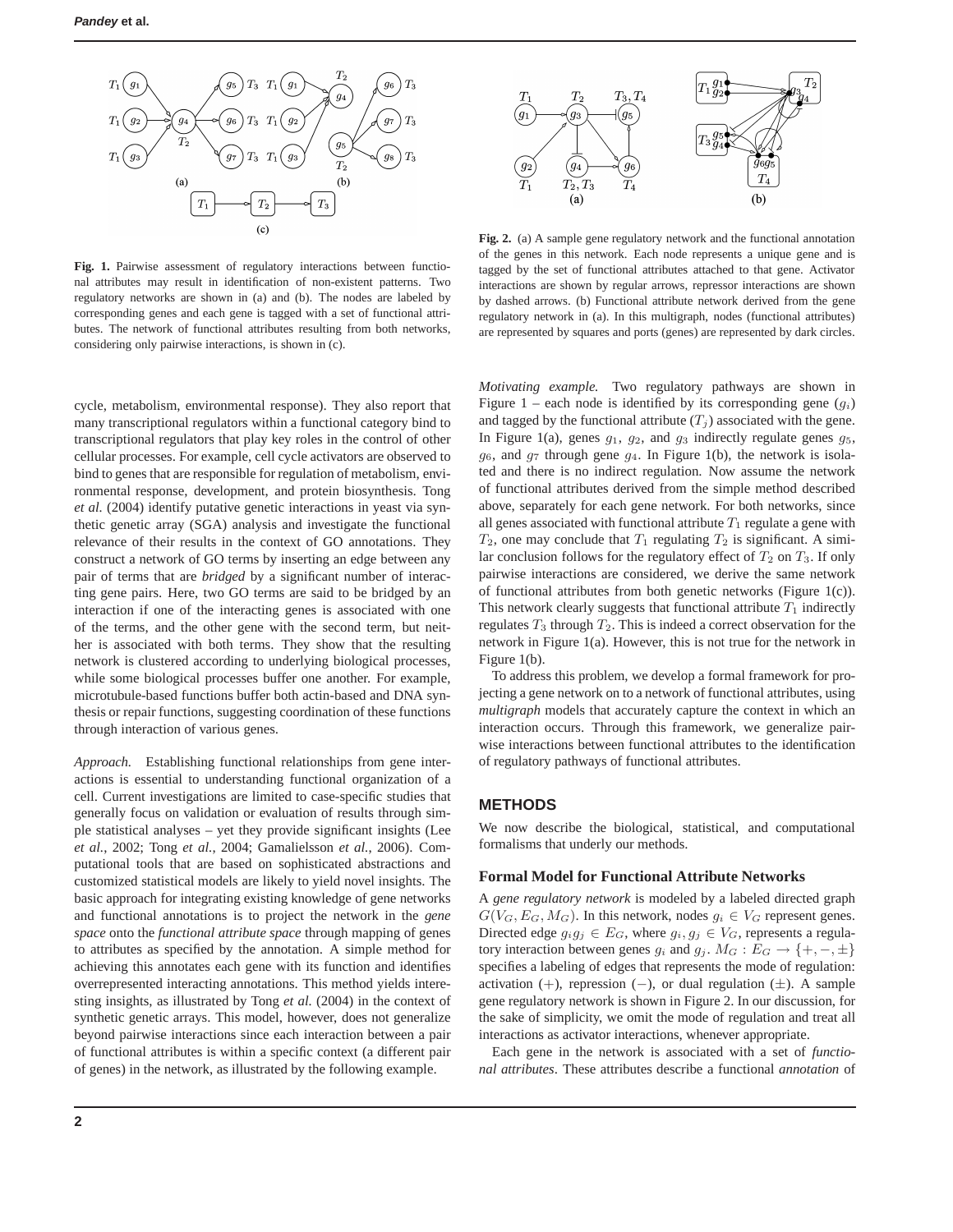the gene, *i.e.*, they map an individual biological entity to known functional classes.

DEFINITION 1. **Functional Annotation.** *Given a set of genes* V<sup>G</sup> and a set of functional attributes  $V_F$ , let  $2^{V_G}$  and  $2^{V_F}$  denote the *power set of* V<sup>G</sup> *and* V<sup>F</sup> *, respectively. Then, functional annotation*  $\mathcal{A}(V_G,V_F) = \{\mathcal{F},\mathcal{G}\}\$ defines mapping  $\mathcal{F}:V_G\to 2^{V_F}$  and  $\mathcal{G}:$  $V_F \rightarrow 2^{V_G}$ , such that  $T_j \in \mathcal{F}(g_i)$  if and only if  $g_i \in \mathcal{G}(T_j)$ , for *any*  $g_i \in V_G$  *and*  $T_j \in V_F$ *. The frequency of*  $T_j$ *,*  $\phi(T_j) = |\mathcal{G}(T_j)|$ *, is equal to the number of genes that are mapped to*  $T_j$ *.* 

In Figure 2(a), each gene  $g_i$  is tagged with the functional attributes in  $\mathcal{F}(g_i)$ . For each  $T_j$ ,  $\mathcal{G}(T_j)$  is composed of the genes tagged by  $T_j$ . We use Gene Ontology (GO) (Ashburner *et al.*, 2000) as a reference library for annotating genes. For each gene, GO specifies the *molecular functions* associated with it, *biological processes* it takes part in, and *cellular components* it may be part of. The functional attributes in GO, known as GO terms, are organized hierarchically through *is a* and *part of* relationships. For example, 'regulation of stereoid biosynthetic process' is a 'regulation of stereoid metabolic process' and is part of 'stereoid biosynthetic process'. This hierarchy is abstracted using a directed acyclic graph (DAG). In this representation, if  $T_i$  is a, or part of  $T_j$ , then  $\mathcal{G}(T_i) \subseteq \mathcal{G}(T_j)$ , *i.e.*, the genes associated with  $T_i$  form a subset of genes associated with  $T_i$ . In this case,  $T_i$  is said to be a *parent* of  $T_i$ . A term may have more than one parent, *i.e.*,  $\mathcal{G}(T_i) \subseteq \mathcal{G}(T_j)$  and  $\mathcal{G}(T_i) \subseteq \mathcal{G}(T_k)$  does not imply  $\mathcal{G}(T_j) \cap \mathcal{G}(T_k) = \mathcal{G}(T_j) \cup \mathcal{G}(T_k)$ . Furthermore, there is a unique  $T_0 \in V_F$  with no parent, called *root*, such that  $\mathcal{G}(T_0) = V_G$ . In the rest of this section, we use a network of functional attributes with no constraints  $(e.g., GO$  hierarchy) on function  $G$ . We discuss the issue specifically relating to the GO hierarchy when addressing the implementation of NARADA.

We model networks of functional attributes using multigraphs. A multigraph is a generalized graph, where multiple edges are allowed between a single pair of nodes.

DEFINITION 2. **Functional Attribute Network.** *Given gene regulatory network*  $G(V_G, E_G)$ *, a set of functional attributes*  $V_F$ *,* and functional annotation  $A(V_G, V_F) = \{F, G\}$ , the corresponding functional attribute network  $F(V_F, E_F)$  is a multigraph defi*ned as follows. The set of functional attributes*  $V_F$  *is also the set of nodes in F. Each node*  $T_i \in V_F$  *contains a set of ports corresponding to the set of genes associated with*  $T_i$ , i.e.,  $\mathcal{G}(T_i)$ *. Each multiedge*  $T_iT_j$  *is a set of ordered port pairs (edges)*  $g_kg_\ell$ *, such that*  $g_k \in \mathcal{G}(T_i)$ ,  $g_\ell \in \mathcal{G}(T_j)$ , and  $g_k g_\ell \in E_G$ .

The functional attribute network corresponding to the gene regulatory network in Figure 2(a) is shown in Figure 2(b). This multigraph model captures the context of each interaction accurately through the concept of ports. As illustrated in Figure 1, if a simple graph model is used, paths that do not exist in the gene network emerge in the functional attribute network. This is not possible in the multigraph model, since a *path* must leave a node from the port at which it enters the node.

DEFINITION 3. **Path.** *In functional attribute network*  $F(V_F, E_F)$ *,*  $a$  path  $\pi = \{(T_{i_1}, g_{j_1}), (T_{i_2}, g_{j_2}), ..., (T_{i_k}, g_{j_k})\}$  is an ordered set *of node-port pairs such that (i)*  $T_{i_r} \neq T_{i_s}$  *for*  $1 \leq r < s \leq k$ *(nodes are not repeated), (ii)*  $g_{j_r} \in \mathcal{G}(T_{i_r})$  *for*  $1 \leq r \leq k$ *, and (iii)*  $g_{j_r} g_{j_{r+1}} \in T_{i_r} T_{i_{r+1}} \in E_F$  for  $1 \leq r < k$  *(consecutive edges are connected through the same port). The length of*  $\pi$  *is*  $|\pi| - 1 = k - 1$ .

In Figure 2(b),  $\{(T_1, g_1), (T_2, g_3), (T_4, g_6)\}\$ is a path but  $\{(T_1, g_1), (T_2, g_4), (T_4, g_6)\}\$ is not, since multiedge  $T_1T_2$  does not contain the edge  $g_1g_4$ . Note that allowing  $T_{i_1} = T_{i_k}$  and  $g_{j_1} = g_{j_k}$ , we may also include cycles in this definition. According to the above definition, paths are characterized by ports. While analyzing regulatory pathways of functional attributes, however, we are interested in paths that are characterized by nodes in the functional attribute network. Clearly, such pathways may correspond to multiple paths in the functional attribute network. Therefore, we model them using *multipaths*.

DEFINITION 4. **Multipath.** *In functional attribute network*  $F(V_F, E_F)$ , a multipath  $\Pi = \{T_{i_1}, T_{i_2}, ..., T_{i_k}\}$  is an ordered set of nodes such that (i)  $T_{i_r} \neq T_{i_s}$  for  $1 \leq r \leq s \leq k$ , *and (ii) there exist*  $g_{j_r} \in T_{i_r}$  for  $1 \leq r \leq k$ *, such that*  $\{(T_{i_1}, g_{j_1}), (T_{i_2}, g_{j_2}), ..., (T_{i_k}, g_{j_k})\}$  *is a path. The occurrence set* O(Π) *of* Π *consists of all distinct paths that satisfy (ii) and each such path is called an occurrence of* Π*. The frequency of* Π*,*  $\phi(\Pi) = |O(\Pi)|$ *, is equal to the number of occurrences of*  $\Pi$ *.* 

We use the terms *pathway* and *multipath* interchangeably, to emphasize the biological meaning of a multipath. Allowing  $T_{i_1} =$  $T_{i_k}$ , we also extend this definition to *multicycles*, occurrences of which correspond to cycles in the gene network. In Figure 2(b),  ${T_1, T_2, T_3}$  (also denoted  $T_1 \rightarrow T_2 + T_3$  throughout this paper) is a multipath with frequency four. On the other hand, multipath  $T_2$   $\rightarrow$   $T_4$   $\rightarrow$   $T_3$  does not exist in this network, *i.e.*, it has frequency zero, although multiedges  $T_2 \dashv T_4$  and  $T_4 \to T_3$  both exist. Note that the distinction between activator and inhibitor interactions is emphasized in this example for illustrative purposes, while it is omitted in the definition for simplicity. A multipath with *high* frequency is likely to be biologically interesting, since it corresponds to a regulatory pathway of functional attributes that recurs in various contexts in the underlying cellular organization. In order to quantify this biological significance, it is useful to evaluate frequency from a statistical perspective.

#### **Hardness of Significant Pathway Identification**

Raw counts have long been used as a measure of significance – primarily because of the resulting algorithmic simplicity. This is a direct consequence of its *monotonicity* properties, namely that a subgraph (or substring/subset) of a frequent graph (or string/set) is itself frequent (Koyutürk et al., 2006b). In identification of significantly overrepresented pathways of functional attributes, frequency alone does not provide a good measure of statistical significance. This is because, the degree distribution of gene regulatory networks and the distribution of the frequency of functional attributes are both highly skewed. Consequently, paths including functional attributes that are associated with high-degree genes (*e.g.*, molecular functions related to transcription) and those associated with many genes (*e.g.*, GO terms that are at coarser levels of GO hierarchy) are likely to dominate. For this reason, a statistical measure that takes into account these distributions is needed.

*Monotonicity of common statistical significance measures.* We identify the basic properties of a useful measure of statistical significance.

PROPOSITION 1. **Statistical Interpretability.** *Consider a set* X *of binary random variables and the set of corresponding observations* **x***, where*  $X = 1$  *for*  $X \in \mathbf{X}$  *corresponds to an observation*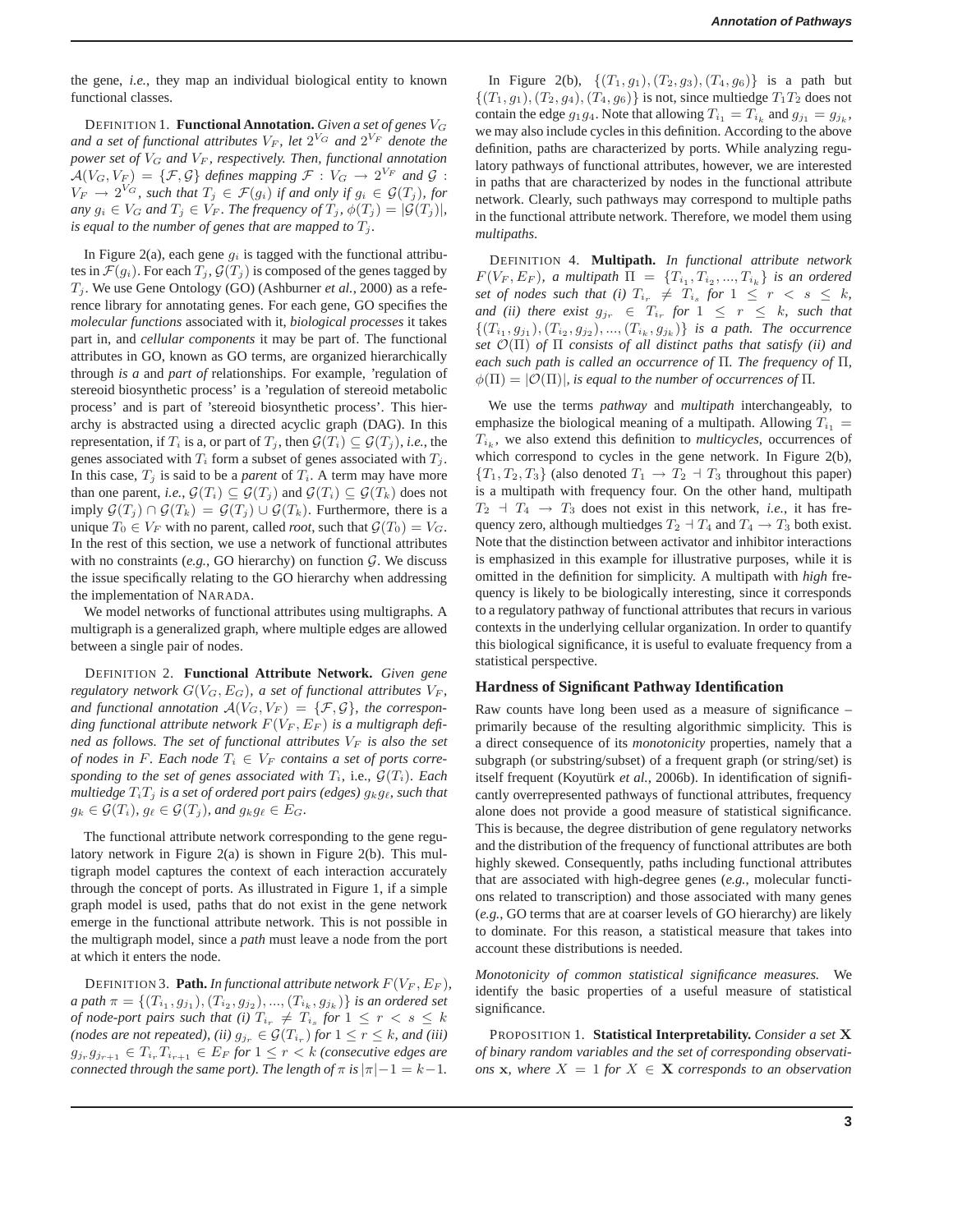

**Fig. 3.** Example illustrating that an interpretable measure of statistical significance is not monotonic with respect to GO hierarchy. GO terms  $T_{11}$  and  $T_{12}$  are parents of  $T_1$ . The regulatory effect of  $T_{11}$  on  $T_2$  is more significant than that of  $T_1$ , but the regulatory effect of  $T_{12}$  is less significant.

supporting a hypothesis. Let  $f(\mathbf{X} = \mathbf{x})$  be a real-valued func*tion, used to assess the statistical significance of the collection of observations defined by* x*. Let* X *and* Y *be disjoint binary random variable sets, i.e.,*  $X \cap Y = \emptyset$ *, and let* x *and* y *be the respective observation sets. A function* f *is statistically interpretable if it satisfies the following conditions:*

(i) If 
$$
y = 0 \forall y \in y
$$
, then  $f(\mathbf{X} = \mathbf{x}) < f(\mathbf{X} \cup \mathbf{Y} = \mathbf{x} \cup \mathbf{y})$ ,  
(ii) If  $y = 1 \forall y \in \mathbf{y}$ , then  $f(\mathbf{X} = \mathbf{x}) > f(\mathbf{X} \cup \mathbf{Y} = \mathbf{x} \cup \mathbf{y})$ .

Here, without loss of generality,  $f(\mathbf{X} = \mathbf{x}) < f(\mathbf{Y} = \mathbf{y})$  implies that  $(X = x)$  is a more interesting observation than  $(Y = y)$ . More generally, the binary random variables characterize a pattern, and a larger set of these variables corresponds to a larger (or more general) pattern. This property simply states that additional positive (negative) observations should increase (decrease) our confidence that a pattern is interesting.

Most significance measures used in the analysis of discrete biological data are statistically interpretable. Consider, for example, the identification of significantly enriched GO terms in a set of genes. For a given term, the binary variables  $(X)$ , one for each gene ( $X \in \mathbf{X}$ ), indicate whether the gene is associated with the term  $(X = 1)$ . Adding a new gene  $(Y = \{Y\})$  to this set will improve the significance of enrichment  $(f(\mathbf{x}) < f(\mathbf{x} \cup \mathbf{y}))$  if the new gene is associated with the term  $(Y = 1)$ . If not  $(Y = 0)$ , the enrichment of the term in the new set will be less significant  $(f(\mathbf{x}) > f(\mathbf{x} \cup \mathbf{y}))$ . Indeed, existing methods and statistical measures for this problem demonstrate this property (Hsiao *et al.*, 2005; Grossmann *et al.*, 2006).

Now we show that, in contrast to approximations that do not take into account the size of the sample space (*e.g.*, frequency), statistically interpretable measures of significance do not possess monotonicity.

THEOREM 1. *Let* f *be a monotonically nondecreasing (nonincreasing) function, i.e., for any*  $X \subseteq Z$  *and*  $x \subseteq z$ ,  $f(X = x)$  $f(\mathbf{Z} = \mathbf{z})$   $(f(\mathbf{X} = \mathbf{x}) \geq f(\mathbf{Z} = \mathbf{z})$ *). Then* f *is not statistically interpretable.*

PROOF. Without loss of generality, assume  $f$  is nondecreasing. Let  $Y$  be a set of binary random variables, and  $y$  be a set of corresponding observations, such that  $\forall y \in \mathbf{y}, y = 1$ . Since f is monotonically nondecreasing, we have  $f(\mathbf{X} = \mathbf{x}) \le f(\mathbf{X} \cup \mathbf{Y})$ x ∪ y). This contradicts condition *(ii)* in Proposition 1.  $\Box$ 

*Monotonicity with respect to GO hierarchy.* We now show that this result directly applies to the monotonicity of useful significance measures with respect to the GO hierarchy. Consider an ordered set of GO terms  $\{T_{i_1}, T_{i_2}, ..., T_{i_k}\}$ . For any ordered set  ${g_{j_1}, g_{j_2}, ..., g_{j_k}}$  such that  $g_{j_r} \in \mathcal{G}(T_{i_r})$  for  $1 \leq r \leq k$ , define

a binary random variable indicating the existence of the corresponding path in the underlying regulatory network. Clearly, the frequency of multipath  $\{T_{i_1}, T_{i_2}, ..., T_{i_k}\}$  is equal to the sum of the realizations of these random variables. Let  $X$  be the set of these random variables. Now, without loss of generality, consider pathway  $\{T_P, T_{i_2}, ..., T_{i_k}\}$ , such that  $T_P$  is a parent of  $T_{i_1}$ , *i.e.*,  $\mathcal{G}(T_{i_1}) \subset \mathcal{G}(T_P)$ . Then, for each gene  $g_P \in \mathcal{G}(T_P) \setminus \mathcal{G}(T_{i_1}),$ there are multiple additional random variables, each for one of  ${g_P, g_{j_2}, ..., g_{j_k}}$ . Let Y be the set of these random variables. In this setting, the definition of statistical interpretability directly applies. If all paths of the sort  $\{g_P, g_{j_2}, ..., g_{j_k}\}$  exist in the underlying regulatory network, then the pathway  $\{T_P, T_{i_2}, ..., T_{i_k}\}\)$  is more significant than  $\{T_{i_1}, T_{i_2}, ..., T_{i_k}\}$ . If none of them exist, then the pathway containing the child is more significant. Applying Theorem 1, we conclude that a statistically interpretable function, that quantifies the significance of the frequency of a multipath in the functional attribute network, cannot be monotonic with respect to GO hierarchy.

The example in Figure 3 illustrates this point. Here, both  $T_{11}$  and  $T_{12}$  are parents of  $T_1$ . Since all genes that are not in  $T_1$  but in  $T_{11}$ regulate  $T_3$ , the regulatory effect of  $T_{11}$  on  $T_3$  is more significant than that of  $T_1$ . Since none of the genes absent in  $T_1$  but present in  $T_{12}$  regulate  $T_3$ , the regulatory effect of  $T_{12}$  on  $T_3$  is less significant than that of  $T_1$ . Thus, any statistically interpretable measure  $f$ should satisfy  $f(T_{11} \rightarrow T_3) < f(T_1 \rightarrow T_3) < f(T_{12} \rightarrow T_3)$ , which violates monotonicity. Note also that frequency, which is monotonically non-decreasing with respect to height (proximity to root) in GO hierarchy, is not statistically interpretable as  $\phi(T_1 \rightarrow$  $T_3$ ) =  $\phi(T_{12} \to T_3)$ .

This result can be interpreted as follows. GO hierarchy defines a combinatorial space of resolution for pathways of functional attributes. In other words, a pathway may be generalized or specialized by replacing a node (GO term) in the pathway with one of its ancestors or descendants in the GO DAG. Since this can be done for each node in the pathway, the size of this space is exponential in pathway length. However, as demonstrated above, the significance of a pathway fluctuates in this space. Consequently, all significant pathways cannot be efficiently identified using traditional inductive techniques, by starting from the highest (lowest) resolution in GO hierarchy and pruning out coarser (finer) terms in chunks.

Alternate approaches to this problem are necessary, not only in the context of significant pathway identification, but also other combinatorial problems in systems biology that involve hierarchical annotations. One possible approach is to develop a measure of statistical significance that admits a tight bound on the significance of a pathway in terms of the frequencies of pathways that are at a higher (lower) GO resolution. The discussion above clearly demonstrates that it is not straightforward to do so. Indeed, the statistical model we introduce in the next section does not easily lead to such tight bounds, since it emphasizes the *modularity* of a pathway to assess its significance. Consequently, in our implementation of NARADA, we use the most specific GO terms as the default resolution. Development of measures and methods that effectively prune out parts of the GO space remains an open problem.

*Monotonicity with respect to pathway length.* We apply Theorem 1 to the multipath space of a functional attribute network, *i.e.*, to the relationship between a multipath and its subpaths. As before, a multipath is represented by a set of binary random variables,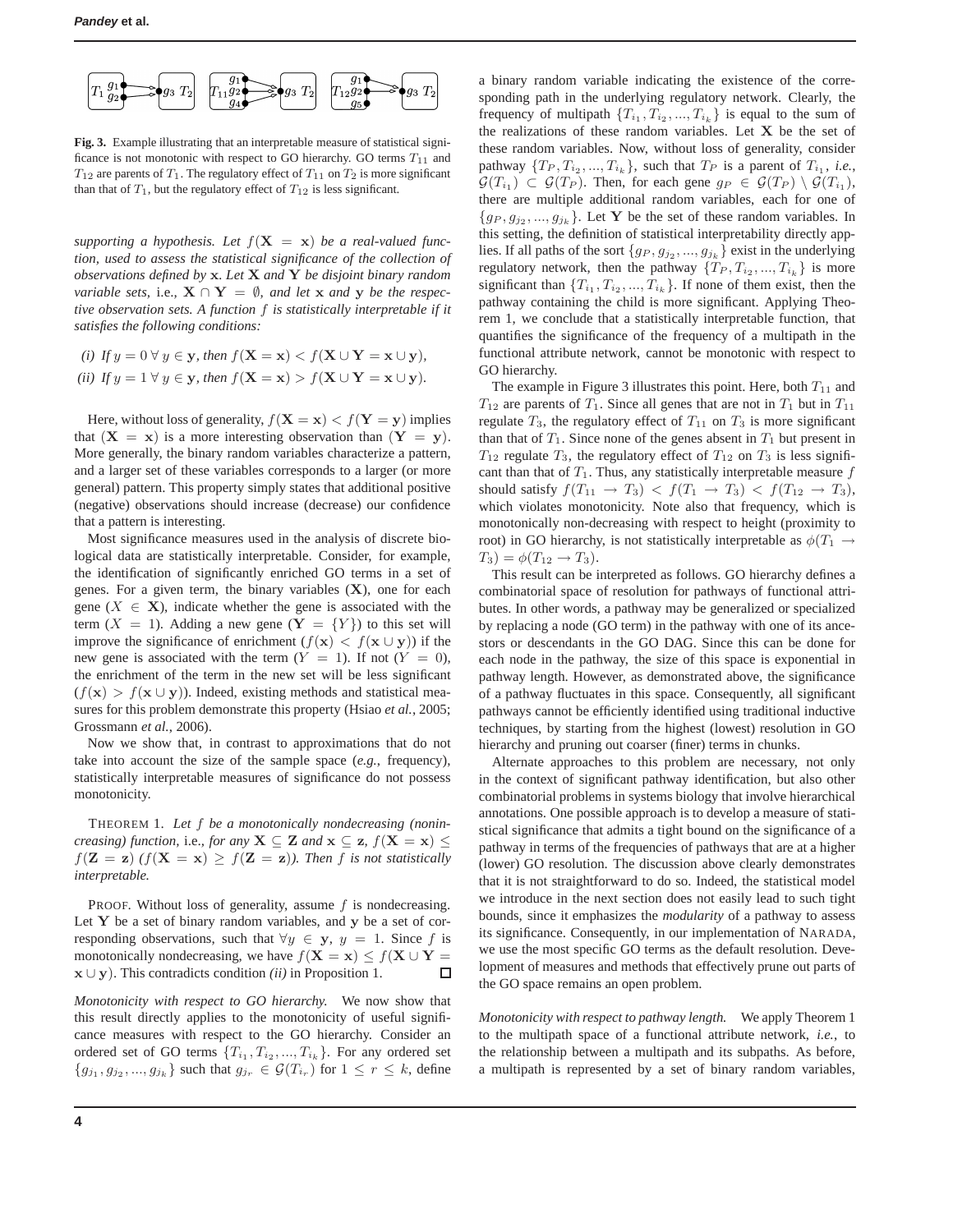each corresponding to one of its potential occurrences. Without loss of generality, consider multipaths  $\Pi_k = \{T_{i_1}, T_{i_2}, ..., T_{i_k}\}\$ and  $\Pi_{k-1} = \{T_{i_1}, T_{i_2}, ..., T_{i_{k-1}}\}$ . The random variables that represent  $\Pi_k$  do not form a superset of those that represent  $\Pi_{k-1}$ . Rather, they are *extensions* of them, as defined below:

DEFINITION 5. **Extension.** *Given a set* X*, an extension* Z *of* X*, denoted*  $\mathbf{Z} \trianglerighteq \mathbf{X}$ *, is defined as follows. Each*  $X \in \mathbf{X}$ *, is attached to a subset*  $\mathbf{Z}_X \subseteq \mathbf{Z}$ *. Each*  $Z \in \mathbf{Z}$  *is attached to exactly one*  $X \in \mathbf{X}$ *,* i.e., for any  $X_1, X_2 \in \mathbf{X}, \mathbf{Z}_{X_1} \cap \mathbf{Z}_{X_2} = \emptyset$ .

Each potential occurrence of  $\Pi_k$  is a *superpath* of exactly one potential occurrence of  $\Pi_{k-1}$  and there may be multiple such occurrences of  $\Pi_k$  that correspond to a particular occurrence of  $\Pi_{k-1}$ . Therefore, the set of random variables that represent  $\Pi_k$  form an extension of the set of random variables that represent  $\Pi_{k-1}$ .

PROPOSITION 2. **Statistical Interpretability w.r.t. Extension.** *Consider* **X***,* **x***, and*  $f(X = x)$  *as defined in Proposition 1. Let*  $Z \trianglerighteq X$  and let  $z \trianglerighteq x$  be the respective observation set. A function f *is statistically interpretable with respect to extension if it satisfies the following conditions:*

- *(i)* If for all  $x \in \mathbf{x}$  *such that*  $x = 1$ ,  $z = 0 \forall z \in \mathbf{z}_x$ *, then*  $f(\mathbf{X} = \mathbf{x}) < f(\mathbf{Z} = \mathbf{z})$ ,
- *(ii)* If for all  $x \in \mathbf{x}$  *such that*  $x = 1$ ,  $z = 1 \forall z \in \mathbf{z}_x$ *, then*  $f(\mathbf{X} = \mathbf{x}) > f(\mathbf{Z} = \mathbf{z}).$

Each  $x = 1$  corresponds to an occurrence of the corresponding pathway. Consequently, statistical interpretability with respect to extension of a pathway requires the following. If for all occurrences of  $\Pi_{k-1}$ , all corresponding potential occurrences of  $\Pi_k$  exist in the network, then  $\Pi_k$  is statistically more interesting than  $\Pi_{k-1}$ . If none of them occurs, then  $\Pi_{k-1}$  is more interesting.

COROLLARY 1. *Let* f *be a monotonically nondecreasing (nonincreasing) function with respect to extension, i.e., for any*  $\mathbf{Z} \trianglerighteq \mathbf{X}$  *and*  $z \ge x$ *,*  $f(X = x) \le f(Z = z)$   $(f(X = x) \ge f(Z = z))$ *. Then* f *is not statistically interpretable with respect to extension.*

The example shown in Figure 1 illustrates this result. In both of the scenarios shown in Figure 1(a) and (b),  $\phi(T_1 \rightarrow T_2) = \phi(T_2 \rightarrow T_1)$  $T_3$ ) = 3. In (a),  $\phi(T_1 \rightarrow T_2 \rightarrow T_3)$  = 9, *i.e.*, condition *(i)* in Definition 2 (all potential occurrences of  $T_1 \rightarrow T_2 \rightarrow T_3$ , given the occurrences of  $T_1 \rightarrow T_2$ , exist in the network), hence the pathway  $T_1 \rightarrow T_2 \rightarrow T_3$  is more interesting than both  $T_1 \rightarrow T_2$  and  $T_2 \rightarrow$ T<sub>3</sub>. In (b), on the other hand,  $\phi(T_1 \rightarrow T_2 \rightarrow T_3) = 0$  (condition *(ii)* holds), so both  $T_1 \rightarrow T_2$  and  $T_2 \rightarrow T_3$  are more interesting than  $T_1 \rightarrow T_2 \rightarrow T_3$ . This discussion motivates the statistical model we present in the next section.

#### **Statistical Model for Pathways of Functional Attributes**

We present a novel statistical model for assessing the significance of the frequency of a multipath in a functional attribute network. In this approach, the "interestingness" of a pathway is associated with its *modularity*, *i.e.*, the significance of the coupling of its building blocks. In statistical terms, this is achieved by conditioning the distribution of the frequency (modeled as a random variable) of a pathway on the frequency of its subpaths (modeled as fixed parameters).

*Motivating example.* We illustrate the notion of the significance of coupling between regulatory interactions using the regulatory network and its corresponding functional attribute network shown in Figure 2. In this example,  $\phi(T_1 \rightarrow T_2) = \phi(T_2 \rightarrow T_3) = \phi(T_2 \rightarrow T_4)$  $T_4$ ) = 2, *i.e.*, regulatory interactions  $T_1 \rightarrow T_2$ ,  $T_2 \rightarrow T_3$ , and  $T_2 \rightarrow T_4$  occur twice. Furthermore, regulatory pathway (multipath in the functional attribute network)  $T_1 \rightarrow T_2 \rightarrow T_3$  occurs four times, *i.e.*,  $\phi(T_1 \rightarrow T_2 \rightarrow T_3) = 4$ . Observe that, given the frequencies of  $T_1 \rightarrow T_2$  and  $T_2 \rightarrow T_3$ , this is the maximum value  $\phi(T_1 \rightarrow T_2 \rightarrow T_3)$  can take. In other words, any gene with annotation  $T_2$ , which is up-regulated by a  $T_1$  gene, always downregulates a  $T_3$  gene. This observation suggests that,  $T_1$  plays an indirect, but important role in the regulation of  $T_3$ . On the contrary,  $\phi(T_1 \rightarrow T_2 \rightarrow T_4) = 2$ , since gene  $g_4$  with annotation  $T_2$  upregulates a  $T_4$ -gene  $(g_6)$ , but it is not regulated by a  $T_1$ -gene. These observations suggest that the coupling between regulatory interactions  $T_1 \rightarrow T_2$  and  $T_2 \rightarrow T_3$  is stronger than the coupling between  $T_1 \rightarrow T_2$  and  $T_2 \rightarrow T_4$ . In other words, the pathway  $T_1 \rightarrow T_2 + T_3$ is more likely to be *modular*, compared to  $T_1 \rightarrow T_2 \rightarrow T_4$ .

We develop a statistical model that evaluates the modularity of regulatory pathways based on the coupling between their building blocks. For each pathway, our model assumes that the frequency of the building blocks of a pathway are known, *i.e.*, constitute the background distribution. We quantify the statistical significance of a pathway with the conditional probability of its frequency based on this background.

*Baseline model.* To quantify the significance of a pathway of shortest length (*i.e.*, a single regulatory interaction), we rely on a reference model that generates a functional attribute network. This model takes into account (i) the degree distribution of the underlying gene network, as well as (ii) the distribution of the number of genes associated with each functional attribute, based on the independent edge generation paradigm commonly used in modeling networks with arbitrary degree distribution (Chung *et al.*, 2003; Itzkovitz *et al.*, 2003). Note that this model is better suited to multigraphs than simple graphs (King, 2004). We refer to this model as the *baseline model*, and denote it B.

The baseline model is defined by a set of parameters, and specifies the expected *multidegree* of each node in the functional attribute network. Here, the multidegree of a node in a multigraph refers to the number of multiedges incident to that node. Given gene regulatory network  $G(V_G, V_E)$ , functional attribute set  $V_F$ , and annotation  $\mathcal{A}(V_G, V_F)$ , the expected in-degree  $\beta(T_i)$  and out-degree  $\delta(T_i)$  of a functional attribute  $T_i \in V_F$  are estimated as follows:

$$
\hat{\beta}_i = \widehat{\beta(T_i)} = \sum_{T_j \in V_F} \phi(T_i T_j), \hat{\delta}_i = \widehat{\delta(T_i)} = \sum_{T_j \in V_F} \phi(T_j T_i),
$$
\n(1)

where we denote the estimate of a parameter  $x$  by  $\hat{x}$ . Note also that, if f is a function of x, we use  $f_i$  to denote  $f(x_i)$  whenever appropriate. Given these parameters,  $\beta$  generates a functional attribute network as follows: there is a pool of *potential edges* that contains  $\beta_i \delta_j$  potential edges between each pair of functional attributes  $T_i$ and  $T_j$ . The size of the pool is given by:  $m = \sum_{T_i, T_j \in V_F} \beta_i \delta_j$ .A total of  $n$  edges are drawn from this pool, independently and without replacement, where  $n$  is equal to the number of edges in the observed functional attribute network, *i.e.*,  $n = \sum_i \beta_i = \sum_j \delta_j$ . Let  $B_i = B(T_i)$  and  $D_i = D(T_i)$  denote the random variables that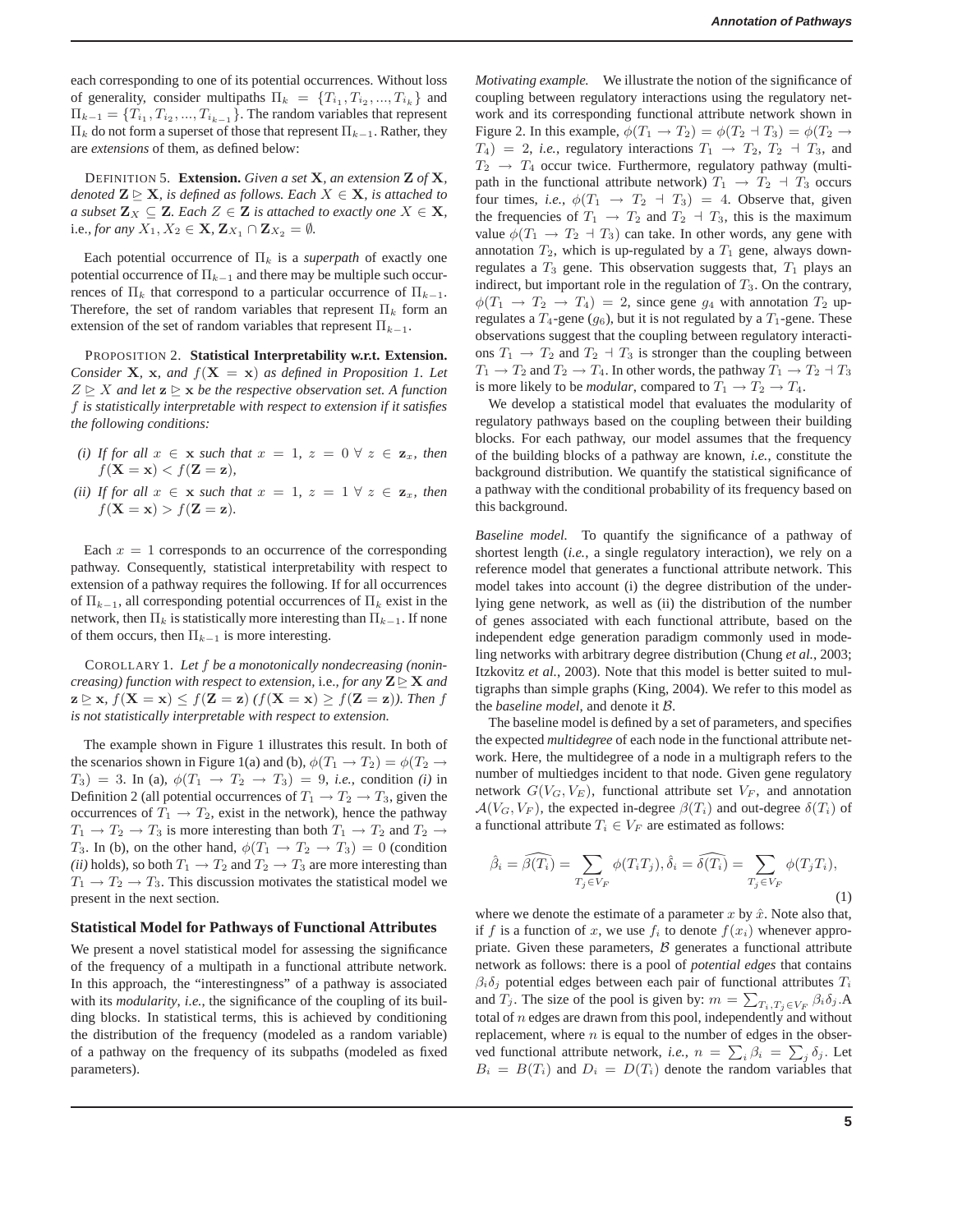

**Fig. 4.** Model testing whether the frequency of path  $T_1 \rightarrow T_2 \rightarrow T_3$ , given  $\phi_{12}$  and  $\phi_{23}$ , is significant. (a) Pool of possible  $T_1T_2$  and  $T_1T_3$  edges. There are  $\phi_1 \phi_2 = 6$  and  $\phi_2 \phi_3 = 4$  possible  $T_1 T_2$  and  $T_1 T_3$  edges, respectively. (b) A possible pair of edges that corresponds to a path. (c) A possible pair of edges that does not correspond to a path. (d)  $\phi_{12} = 2 T_1 T_2$  edges and  $\phi_{23} = 2 T_2 T_3$  edges are randomly selected from the pool. (e) A possible configuration of selected edges. In this case,  $\phi_{123} = 2$ .

correspond to the in and out degrees of  $T_i$  in the generated network. Then, we have

$$
E[B_i] = \sum_j \beta_i \delta_j \frac{n}{m} = \beta_i \sum_j \delta_j \frac{\sum_{\ell} \beta_{\ell}}{\sum_{\ell, j} \beta_{\ell} \delta_j} = \beta_i \tag{2}
$$

and similarly  $E[D_i] = \delta_i$ . In other words, the expected values of multidegrees in the generated network mirror the specifications.

*Significance of a regulatory interaction.* Let Φ(Π) denote the random variable representing the frequency of pathway Π in the generated functional attribute network. Clearly,  $\Phi_{ij} = \Phi(T_i T_j)$  is a hypergeometric random variable with parameters  $m$  (number of items),  $\beta_i \delta_j$  (number of good items), n (number of selected items), and  $\phi_{ij}$  (number of selected good items) (Feller, 1968). Hence, the p-value of a regulatory interaction  $T_iT_j$  in the observed network, *i.e.*, the probability of observing at least  $\phi_{ij}$  interactions between genes associated with  $T_i$  and genes associated with  $T_j$ , is given by

$$
p_{ij} = P(\Phi_{ij} \ge \phi_{ij} | \mathcal{B}) = \sum_{\ell = \phi_{ij}}^{\min\{\beta_i \delta_j, n\}} \frac{\binom{\beta_i \delta_j}{\ell} \binom{m - \beta_i \delta_j}{n - \ell}}{\binom{m}{n}}.
$$
 (3)

*Significance of a pathway.* We now present a statistical model to assess the statistical significance of a pathway of functional attributes, which assumes a background distribution based on the occurrence of the building blocks of a pathway. Let  $\Pi_{i,k}$  denote the path  $\{T_{i_1}, T_{i_2}, ..., T_{i_k}\}$ . For  $1 < j < k$ , we want to evaluate the significance of the coupling between pathways  $\Pi_{1,j}$  and  $\Pi_{j,k}$ . In other words, we want to understand how strong a conclusion of the sort "If a gene  $g_{\ell} \in \mathcal{G}(T_{i_j})$  is regulated through a chain of regulatory interactions characterized by  $\Pi_{1,j}$ , then this gene is likely to regulate a  $T_{i_k}$  gene through pathway  $\Pi_{j,k}$ " (or vice versa) can be.

To achieve this, we assume a reference model, in which the frequency of pathways  $\Pi_{1,j}$  and  $\Pi_{j,k}$  is established *a-priori*. Let  $\Phi_{i,k}$  and  $\phi_{i,k}$  denote  $\Phi(\Pi_{i,k})$  and  $\phi(\Pi_{i,k})$ , respectively. Then, the

p-value of the coupling between  $\Pi_{1,j}$  and  $\Pi_{j,k}$  is defined as follows:

$$
p_{1,j,k} = P(\Phi_{1,k} \ge \phi_{1,k} | \Phi_{1,j} = \phi_{1,j}, \Phi_{j,k} = \phi_{j,k}). \tag{4}
$$

Our model for the distribution of  $\Phi_{1,k}$ , given  $\phi_{1,j}$  and  $\phi_{j,k}$ , is illustrated in Figure 4. Assume that a pool contains all possible occurrences of multipaths  $\{T_{i_1}, T_{i_2}, \ldots, T_{i_j}\}$  and  $\{T_{i_j}, T_{i_2}, \ldots, T_{i_k}\}.$ Clearly, there are  $m_{1,j} = \prod_{\ell=1}^j \phi_{i_\ell}$  and  $m_{j,k} = \prod_{\ell=j}^k \phi_{i_\ell}$  potential occurrences of each multipath. This is shown in Figure 4(a). Now consider a pair of paths, one corresponding to a potential occurrence of  $\Pi_{1,j}$ , the other to  $\Pi_{1,k}$ . Such a pair corresponds to a path, *i.e.*, an occurrence of  $\Pi_{1,k}$ , only if the second path originates in the port in which the first one terminates. This is illustrated in Figure 4(b) and (c). Since there are  $\phi_{1,j}$  and  $\phi_{j,k}$  occurrences of  $\Pi_{1,j}$  and  $\Pi_{j,k}$ , respectively, the problem is formulated as follows: we draw  $\phi_{1,j}$  paths from  $m_{1,j}$  potential occurrences of  $\Pi_{1,j}$ and  $\phi_{j,k}$  paths from  $m_{j,k}$  potential occurrences of  $\Pi_{j,k}$ , forming  $\phi_{1,j}\phi_{j,k}$  pairs. What is the probability that in at least  $\phi_{1,k}$  of these pairs, the port on  $T_i$  will be common?

We approximate this probability using our result on the behavior of dense subgraphs (Koyutürk *et al.*, 2006a) and Chvátal's bound on hypergeometric tail (Chvátal, 1979). In order to apply these results, we resolve dependencies assuming that the selected path pairs are independent from each other. Then, letting  $q_i = 1/\phi_i$  be the probability that a given path pair will go through the same gene and  $t_{1,j,k} = \phi_{1,k}/\phi_{1,j}\phi_{j,k}$  be the fraction of observed paths among all existing pairs, we obtain the following bound:

$$
p_{1,j,k} \le \exp(\phi_{1,j}\phi_{j,k}H_{q_j}(t_{1,j,k})),\tag{5}
$$

where  $H_q(t) = t \log \frac{q}{t} + (1 - t) \log \frac{1 - q}{1 - t}$  denotes weighted entropy. This estimate is Bonferroni-corrected for multiple testing, *i.e.*, it is adjusted by a factor of  $\prod_{j=1}^k |\bigcup_{g_\ell \in T_{i_j}} \mathcal{F}(g_\ell)|$ .

# NARADA**: A Software for Identification of Significant Regulatory Pathways**

Based on the above statistical model, we develop algorithms and a comprehensive software tool, NARADA, for projecting gene regulatory networks on the functional attribute domain.

The input to NARADA consists of three files: (i) a gene regulatory network, in which the source gene, target gene, and the mode of interaction are specified for each regulatory interaction, (ii) specification of the functional attributes and their relations (*e.g.*, Gene Ontology obo file), and (iii) annotation file that specifies the mapping between genes and functional attributes. NARADA currently handles three types of queries:

- $\mathbb{Q}_1$ : Given a functional attribute T, find all significant pathways that are regulated by (originate from) genes that are associated with T.
- $\mathbb{Q}_2$ : Given a functional attribute T, find all significant pathways that regulate (terminate at) genes that are associated with  $T$ .
- $Q_3$ : Given a sequence of functional attributes  $T_{i_1}, T_{i_2}, ..., T_{i_k}$ , find all occurrences of the corresponding pathway in the gene network and determine its significance.

A pathway is identified as being significant if its  $p$ -value is less than the critical  $\alpha$ -level, a user defined parameter.

NARADA delivers near interactive query response using a novel, biologically motivated pruning technique. We call a pathway *strongly significant* if all of its subpaths are significant. In biological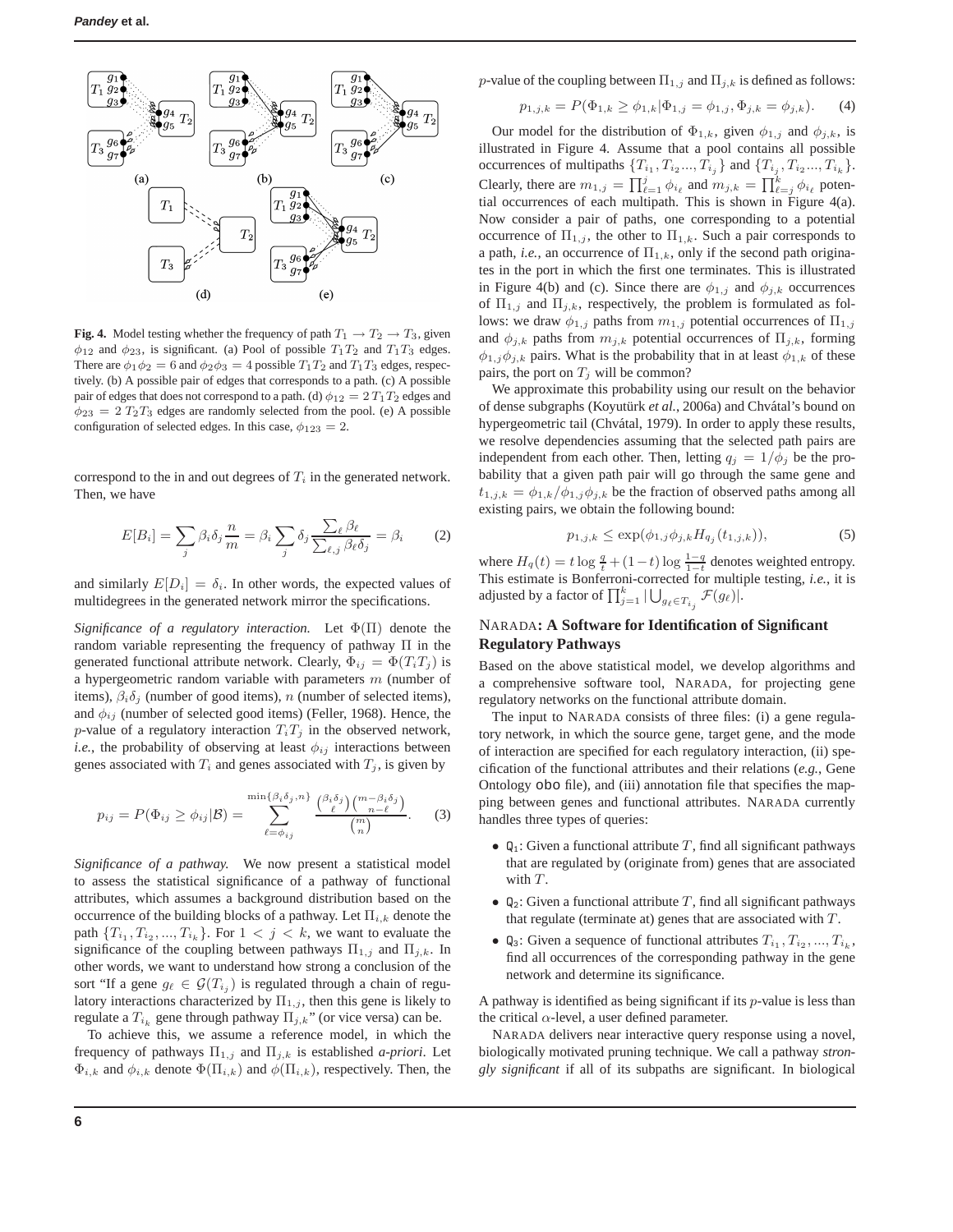**Table 1.** Total number of significant pathways found by NARADA on *E. coli* transcription network for various path lengths.

| Pathway length                |     |     |      |     |
|-------------------------------|-----|-----|------|-----|
| All significant pathways      | 427 | 580 | 1401 | 942 |
| Strongly significant pathways | 427 | 208 | 183  | 142 |
| Short-circuiting common terms | 184 | 119 |      |     |

terms, a strongly significant pathway is likely to correspond to a significantly modular process, in which not only the building blocks of the pathway, but also its constituent building blocks are tightly coupled. In the context of queries implemented in NARADA, these subpaths are limited to those that originate from (terminate at) the query term. The option for searching strongly significant paths is also available in NARADA.

The main motivation in identification of significant regulatory pathways is understanding the crosstalk between different processes, functions, and cellular components. Therefore, functions and processes that are known to play a key role in gene regulation (*e.g.*, transcription regulator activity or DNA binding) may overload the identified pathways and overwhelm other interesting patterns. However, genes that are responsible for these functions are likely to bridge regulatory interactions between different processes (Lee *et al.*, 2002), so they cannot be ignored. For this reason, such GO terms are short-circuited, *i.e.*, if process  $T_i$  regulates  $T_j$ , which is a key process in transcription, and  $T_j$  regulates another process  $T_k$ , then the pathway  $T_i \to T_j \to T_k$  is replaced with regulatory interaction  $T_i \to T_k$ .

## **RESULTS AND DISCUSSION**

We test NARADA comprehensively on the *E. coli* transcriptional network obtained from RegulonDB (Salgado *et al.*, 2006). The release 5.6. of this dataset contains 1364 genes with 3159 regulatory interactions. 193 of these interactions specify dual regulation. We separate these dual regulatory interactions as up and down regulatory interactions. We use Gene Ontology (Ashburner *et al.*, 2000) as a library of functional attributes. The annotation of *E. coli* genes is obtained from UniProt GOA Proteome (Camon *et al.*, 2004). Using the mapping provided by GO, the gene network is mapped to functional attribute networks of the three name spaces in GO. Mapping to the biological process space provides maximum coverage in number of genes annotated, 881 genes are mapped to one or more of 318 process terms. We discuss here results obtained by this mapping only. Results relating to molecular functions and cellular components, as well as comprehensive results on pathways of biological processes, are available at the NARADA website.

We use NARADA to identify all significant forward and reverse pathways of length 2 to 5. In order to identify these paths, we run queries  $Q_1$  and  $Q_2$  with a critical  $\alpha$  of 0.01 on all 318 biological processes. The number of pathways obtained using combinations of the algorithmic options described in the previous section are shown in Table 1. On a Pentium M (1.6GHz) laptop with 1.21GB RAM the brute-force approach takes on average 0.5 seconds per query for path length 2, to 12 seconds per query for paths of length 5. For strongly significant paths, it takes less than 2 seconds per query for paths of length 5, while for shortcutting terms it is 8 seconds per query for



**Fig. 5.** Sample significantly overrepresented pathways in Ecoli transcription network. (a) DNA recombination  $\rightarrow$  transcription  $\rightarrow$  phosphorylation (b) transcription −| flagellum biogenesis → cell motility. The pathways in functional attribute space are shown on the upper panel, their occurrences in the gene network are shown on the lower panel.

paths of length 4. Strongly significant pathways, *i.e.*, those obtained by extending only significant pathways, compose a significant portion of the highly significant pathways. This observations suggests that significantly modular pathways are also likely to be composed of significantly modular building blocks.

*Discussion.* One of the prominent features of the detected significant pathways is that a large number of them begin with terms relating to transcriptional and translational regulation while ending in other cellular processes (Figure 5). This can be explained by the fact that the network consists of a set of transcription factor genes and set of genes regulated by them. Therefore, most of the regulatory pathways of length 3 or more have to begin at or flow through this set of genes annotated with processes relating to transcription, translation, and regulation thereof. Pathways involving other process terms occur with lower frequency, but most of them are highly significant.

Samples of pathways obtained are shown in Table 2. Some pathways like (sensory perception −| transcription → transport) occur frequently and may constitute a common mechanism for regulation of transport related activities. Parts of the significant pathways that regulate phosphorylation via genes involved in transcription and DNA recombination are shown in Figure 5(a). As genes involved in transcription are abundantly present in the network, part of the pathway (*DNA recombination* → *transcription*) occurs rarely (12 times) and is not significant, but in 6 of the 12 times it occurs, the genes involved in transcription regulate phosphorylation. The *fis* transcriptional regulator is responsible for regulation of *nuoA-N* operon (Wackwitz *et al.*, 1999), while the *fhlA* transcriptional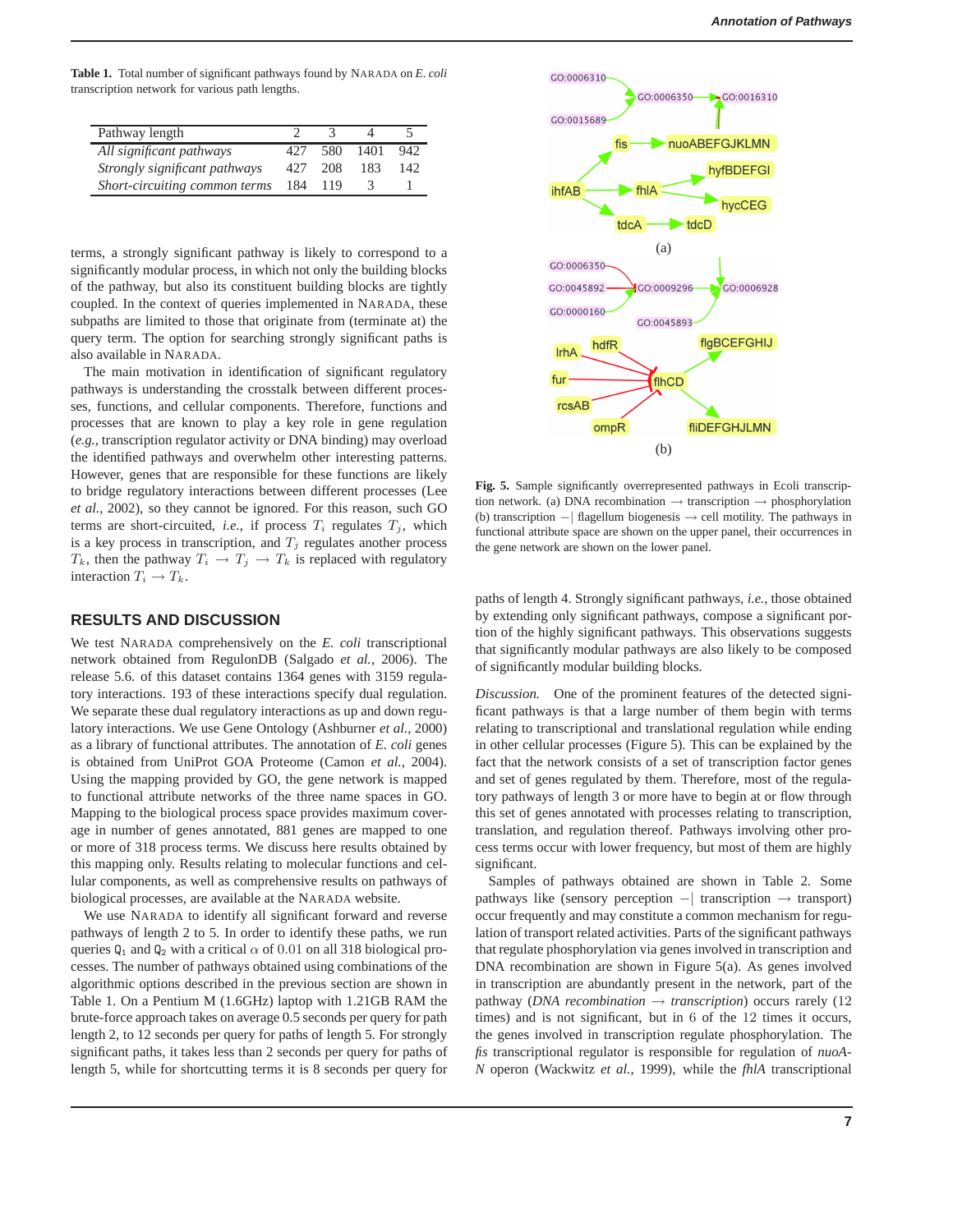**Table 2.** Selection of significantly overrepresented pathways identified by NARADA on *E. coli* transcription network.

| Frequency | $p$ -value | Pathway                                                                                                         |
|-----------|------------|-----------------------------------------------------------------------------------------------------------------|
| 217       | 2.7E-49    | sensory perception $-$ transcription $\rightarrow$ transport                                                    |
| 64        | 7.1E-32    | regulation of translation $- $ DNA recombination $\rightarrow$ transport                                        |
| 50        | $2.0E-24$  | regulation of translation $- $ DNA recombination $- $ generation of precursor metabolites and energy            |
| 45        | $1.1E-23$  | molybdate ion transport $\rightarrow$ sensory perception $-$ metabolic process                                  |
| 34        | $1.6E-8$   | two-component signal transduction system (phosphorelay) $-$ transcription $\rightarrow$ sensory perception      |
| 36        | $9.1E-8$   | transcription $-$ flagellum biogenesis $\rightarrow$ chemotaxis                                                 |
| 37        | $6.7E - 5$ | two-component signal transduction system (phosphorelay) $\rightarrow$ transcription $\rightarrow$ cell motility |
| h         | $6.2E-3$   | sensory perception $-$ regulation of transcription, DNA-dependent $\rightarrow$ peptidoglycan catabolic process |
| 8         | $6.2E-3$   | translation $-$ regulation of transcription, DNA-dependent $-$ detection of virus                               |
|           | $4.5E-3$   | $\text{glcolysis} \rightarrow \text{transcription} \rightarrow \text{amino acid biosynthetic process}$          |

activator regulates the *hyf* locus (Hopper *et al.*, 1994; Skibinski *et al.*, 2002). Indeed, it is observed that the integration host factor (*ihfA,ihfB*) affects the regulation of these phosphorylation related genes (*nuoA-N, hyf,hyc*) directly and indirectly (Hopper *et al.*, 1994; Nasser *et al.*, 2002).

In Figure 5(b), significant pathways that regulate cell motility are shown. This is part of a response to a query of type  $Q_2$ . The *flhD* operon that encodes *flhC* and *flhD* has been shown to act as positive regulator of flagellar regulons(*fli, flg*) (Liu and Matsumura, 1994). The flagellar master operon *flhDC*, in turn, is tightly regulated at the transcriptional level by *rscAB, fur, ompR* (Ko and Park, 2000; Lehnen *et al.*, 2002; Francez-Charlot *et al.*, 2003). The output of NARADA captures this indirect regulation of flagellar expression perfectly.

*Case Study: Regulatory Network of Molybdate Ion Transport.* Figure 6 shows all significant paths of maximum length 3 regulated by molybdate ion transport. The genes associated with molybdate ion transport are *modE* and the operon *modABCD*, but it has been observed that the gene *modE* down-regulates the operon *modABCD* (McNicholas *et al.*, 1997), and the operon does not regulate any other gene. The three pathways at the bottom of the figure are the only significant paths of length 2 originating at molybdate ion transport. As can be seen on on the upper side of the figure (paths of length 3), molybdate ion transport promotes and suppresses various processes indirectly, through DNA-dependent regulation of transcription, two-component signal transduction system, and nitrate assimilation. It is important to note that direct regulation of these intermediate terms by molybdate ion transport is not significant by itself. By extending the search beyond pairwise interactions, NARADA is able to capture these significant indirect interactions successfully.

The paths of length 2 mirror the direct regulation of *moaABCDE* operon (McNicholas *et al.*, 1997) and *oppABCDF* operon (Tao *et al.*, 2005) by *modE*. Furthermore, *modE* indirectly regulates cytochrome complex assembly *ccm* operon (Overton *et al.*, 2006), electron transport *nap* operon (McNicholas and Gunsalus, 2002), nitrate assembly *nar* operon (Self *et al.*, 1999), and mitochondrial electron transport *nuo* operon (Bongaerts *et al.*, 1995; Overton *et al.*, 2006). All these indirect regulations occur through genes involved in respiratory nitrate reductase *narXL* (Tao *et al.*, 2005). In the RegulonDB network, we observe that *modE* indeed regulates *narL*, which regulates other genes. NARADA associates the mediation of *modE*'s



**Fig. 6.** Direct and indirect regulation of various processes by molybdate ion transport and the corresponding gene network.

regulatory effect on several other processes with the functional associations of *narL*.

An interesting observation is that, even though the regulation is mediated by the same gene, different biological processes associated with *narL* are found to mediate the regulation of different processes. Consider the paths molybdate ion transport  $\rightarrow$  two component signal transduction −| cytochrome complex assembly (1) and molybdate ion transport → nitrate assimilation −| cytochrome complex assembly (2). Even though the underlying genes in both pathways are identical, the significance values assigned by NARADA to each of them is different (one is found to be significant while the other is not). Further inspection reveals that the regulatory interaction molybdate ion transport  $\rightarrow$  two component signal transduction occurs only twice in the entire network, one of which,  $modE \rightarrow$ *narL*, occurs in the context of (1). Similarly, two component signal transduction −| cytochrome complex assembly occurs 9 times, 8 of which, *narL* −| *nrfE*,*ccmABCDEFH*, occur in the context of